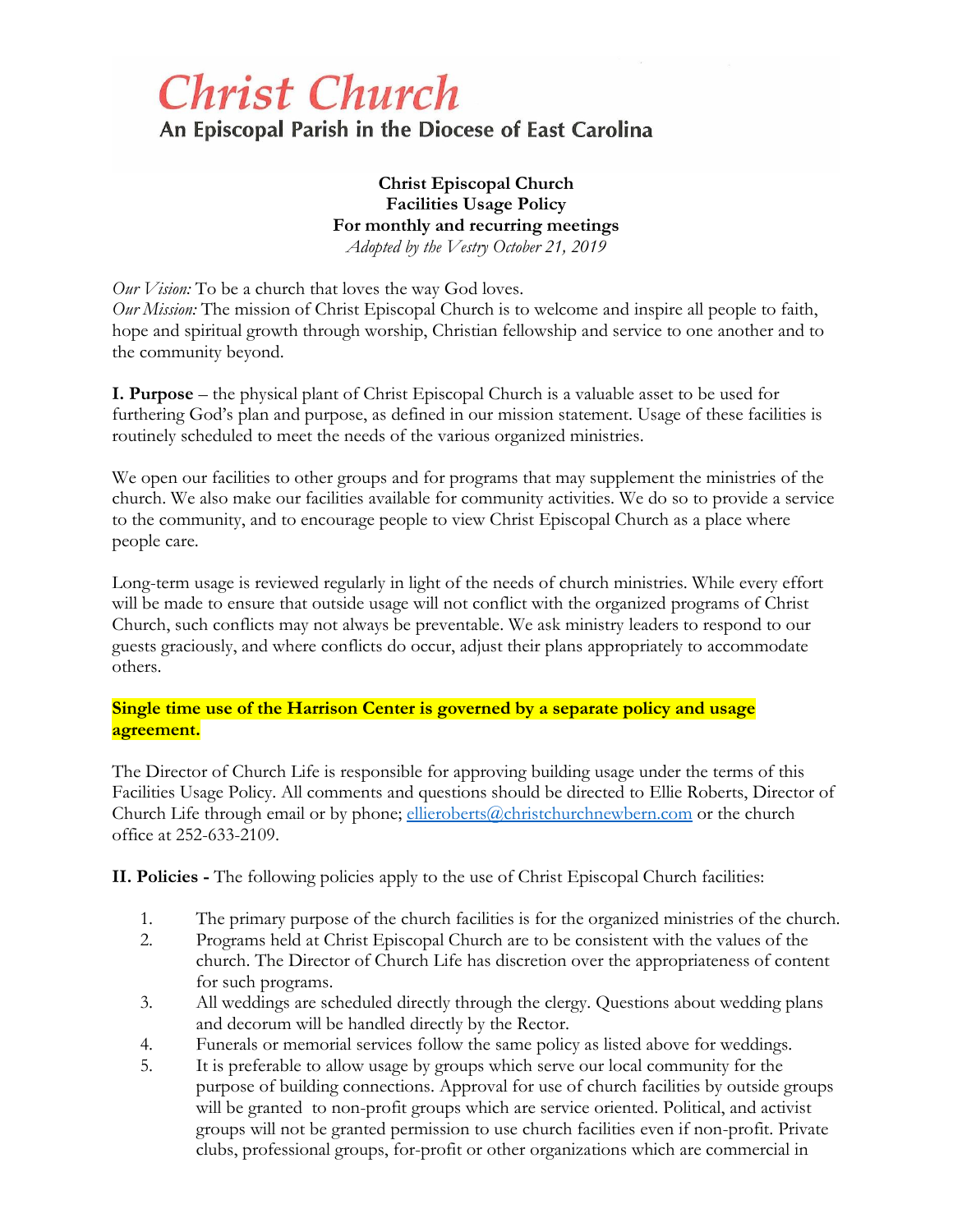nature may be granted permission to use church facilities with approval in advance at the discretion of the Director of Church Life. All outside groups which use church facilities must designate a responsible representative.

6. Event spaces will be reserved on a first-come first-serve basis in accordance with the priorities established herein. Church programs take precedence in every case. There may be occasions when an activity will need to be relocated to a different room or rescheduled because of a previously unscheduled worship service, e.g., memorial or funeral service. Use of church facilities is assigned priority in the following order:

a. Activities which are related to Christ Church.

b. Activities of groups which are part of the parish or diocese

c. Activities of outside groups which include a member or members of the congregation.

d. Activities of outside groups which have no relation to the parish.

7. Users of Christ Episcopal Church facilities are to respect our faith. Groups separate from the church which use our facilities should not obstruct or remove from sight any material that expresses our mission or beliefs.

# **GUIDELINES FOR USE OF CHURCH BUILDING FACILITIES**

- Requests by outside groups for use of any and all facilities of Christ Church must be made in writing, using a *Facility Use Request Form.*
- Request form is to be submitted to the Director of Church Life no later than four (4) weeks prior to your event.
- Acceptance of a request form by Christ Episcopal Church does not constitute approval; every effort is made to evaluate the application promptly, and to determine whether an activity is approved or denied.
- **NOTE: Use of the church van is governed by a separate policy. For liability insurance reasons, van usage is not permitted by groups outside the congregation.**
- Date and time of all facility use must be scheduled with the Director of Church Life for placement on the church calendar. Facilities may be reserved up to a year in advance for church related purposes. Outside groups may reserve space up to a year in advance with a tentative status; at 6 months out, event will be locked in if there are no conflicting parish events (which will take precedence). In the event of a conflict, Christ Episcopal Church reserves the right to cancel, postpone or move any function if it is anticipated that it will interfere with worship service or any special functions.
- Smoking is strictly prohibited in church buildings. Smoking on the premises is only permitted at the designated smoking area. All cigarette butts must be disposed of properly in the receptacle.
- Activities that conflict with the moral and doctrinal position of the church will not be permitted. No illegal, illicit, obscene, or demeaning activities are acceptable on church property.
- Children shall be under adult supervision at all times within the approved area of use.
- Since many different groups use the church facility, please be respectful of other groups that use the building when you are present.
- Members of the using group will not go into areas of the building other than those which this agreement covers. Use of the closest toilet facilities is permitted.
- Groups using any area will be responsible for leaving it clean and in the same condition in which it was found.
- No loitering in the parking areas or grounds before or after an event will be permitted. The premises must be vacated promptly at the conclusion of an event.
- All events must conclude by 10:00 p.m. due to neighboring residential properties.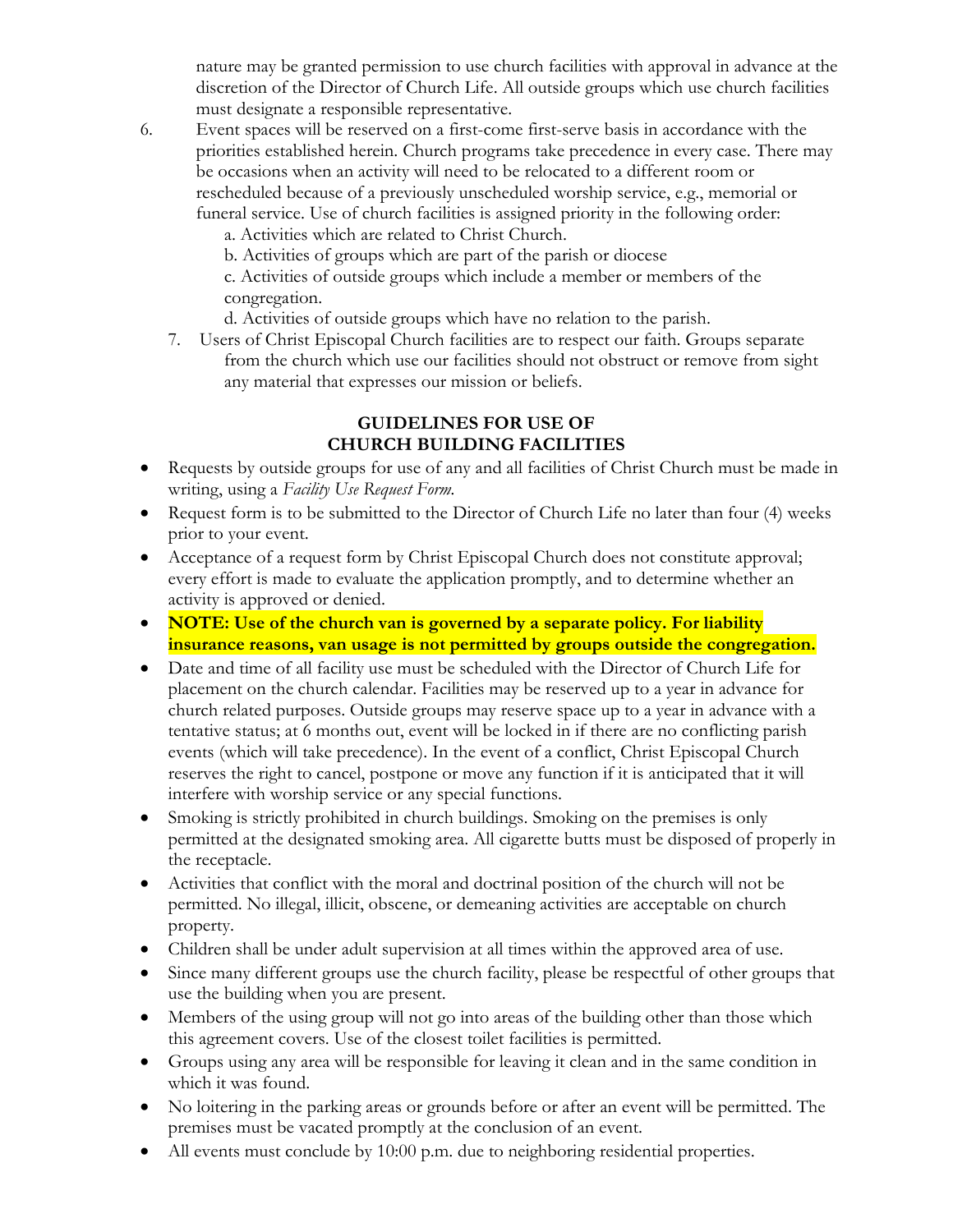- When finished with your event check that the door is locked when you leave.
- Any policies that are not followed will result in forfeiture of future use.
- If you wish to have the thermostat(s) adjusted during regular church business hours, please let the office know and we will be happy to make the adjustments for you. If your event is after hours, please make arrangements during the day to have the thermostat set before your arrival.
- Moving of any existing furniture must be pre-approved by the Director of Church Life. All equipment and furnishings that are moved must be returned to their proper places following use of space.
- The kitchen is used for food service for church and church-sponsored meetings and events. It is not available for use by outside groups without prior permission. Any exceptions will be determined by the Director of Church Life; however, kitchen use will be authorized only for those events where a Christ Episcopal Church trained kitchen volunteer will be on-site, subject to availability. Any such groups will strictly follow the kitchen guidelines set by the church.
- Displays and indoor decorations should be limited to those that are free standing or can be placed on tables or bulletin boards. **No hanging, taping, stapling, tacking, or gluing of any materials on the interior or exterior walls of the buildings will be permitted**. For wedding events, no rice, birdseed, glitter, confetti, liquid string, flower petals, etc, or other objects may be used and/or thrown in or on the premises.
- Audio Visual equipment use will be permitted only for those events where a Christ Episcopal Church authorized user will be present (subject to availability) or there is an authorized group representative that has undergone church sponsored training on how to use the equipment.
- Any damage to facilities, furnishings, grounds or equipment will be repaired at the expense of the using organization/person. Such expenses will be billed to the responsible party of the group.
- Accidents affecting persons or property must be reported immediately to the church office.
- Parking for all events will be permitted in the designated areas. There is a lot behind the church located on Craven St. Security is not provided for our lots, nor is Christ Episcopal Church responsible for any losses/damage that may occur from any vehicle parked on church grounds.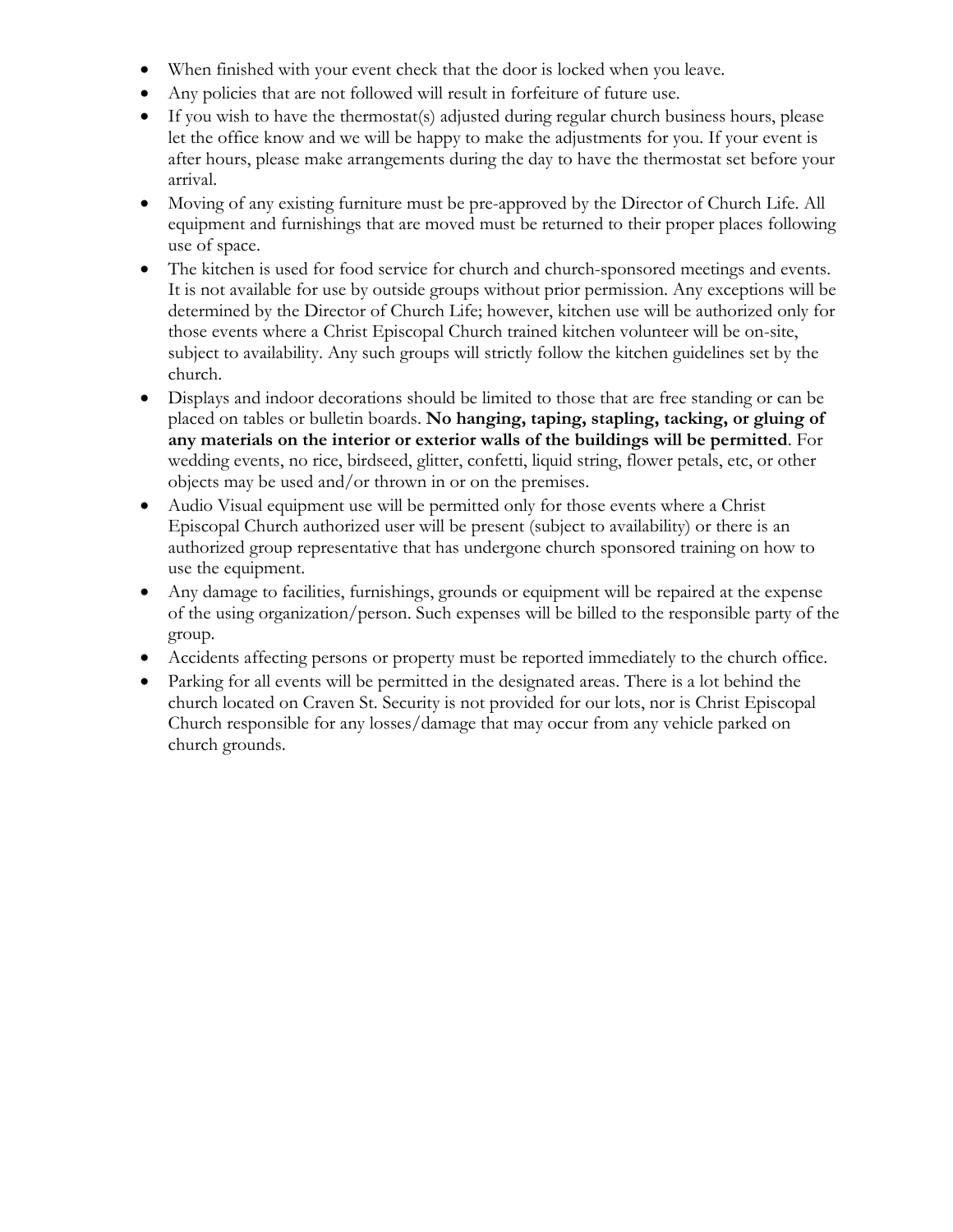# **FACILITY USE REQUEST FORM**

**\_\_\_\_\_\_\_\_\_\_\_\_\_\_\_\_\_\_\_\_\_\_\_\_\_\_\_\_\_\_\_\_\_\_\_\_\_\_\_\_\_\_\_\_\_\_\_\_\_\_\_\_\_\_\_\_\_\_\_\_\_\_\_\_\_\_\_\_\_\_\_\_\_\_\_\_\_**

### **ACTIVITY INFORMATION**

#### **Activity:**

# **Date(s):** (mm/dd/yy)\_\_\_\_\_\_\_\_\_\_\_\_\_ **Number of People Expected:\_\_\_\_\_\_\_\_\_\_\_\_\_\_\_\_\_\_\_\_\_\_ Time(s) of Event: Time(s) access required for setup and breakdown:\_\_\_\_\_\_\_\_\_\_\_\_\_\_\_\_\_\_\_**

#### **Category of Organization (select one):**

\_\_\_\_\_ Church function \_\_\_\_\_ Chartered group function (Scout Troop /Venture Crew) Non-profit organization with church sponsor Church member private function \_\_\_\_\_ Non-affiliated, outside the church, for-profit group with church sponsor

#### **Rooms(s) Requested:**

Church Building -  $\Box$  Parish House  $\Box$  PH Kitchen  $\Box$  Nave/Sanctuary  $\Box$  Library  $\Box$  Pelletier Room □ Chapel

Education Wing - First Floor  $\Box$  Classroom1  $\Box$  Classroom 2  $\Box$ 

Second Floor □ 2<sup>nd</sup> Floor Living Room □ Bride's Room □ Youth Center Harrison Center - Meeting Room Kitchen Other (Please Specify): \_\_\_\_\_\_\_\_\_\_\_\_\_\_\_\_\_\_

**Equipment Requested:** NOTE: Please write number needed beside each item checked.

 $\Box$  Round Tables #:  $\Box$  Rectangular Tables #  $\Box$  Chairs #:

 $\Box$  Audio Visual Equipment (specify):  $\Box$  Microphone (25.00\*)  $\Box$  View Board (\$50.00\*)

### **If Kitchen Use is Requested Please Specify Needs:**

 $\Box$  Serving counter only  $\Box$  refrigeration  $\Box$  stove & oven  $\Box$  dishwasher  $\Box$  ice machine  $\Box$  warming ovens  $\Box$  Place settings  $\Box$  Linen (50.00\*)

#### **GROUP INFORMATION**

Group/Person Making Request:

Responsible Party: Address: Phone: Contact Person for Group (If Other Than Responsible Party): Address:

Phone:

 $\Box$  I have access to the building(s)  $\Box$  I will need access to the building(s)

The Responsible Party is the person, organization or entity who is responsible for the actions and conduct of the Group and any damages or liability resulting from or arising out of the Group's use of the facilities.

### **AGREEMENT**

I have read the conditions outlined on the *Guidelines for Use of Facility* form and agree to abide by same, and to make every effort to ensure that our guests do likewise, if we are permitted the use of these facilities.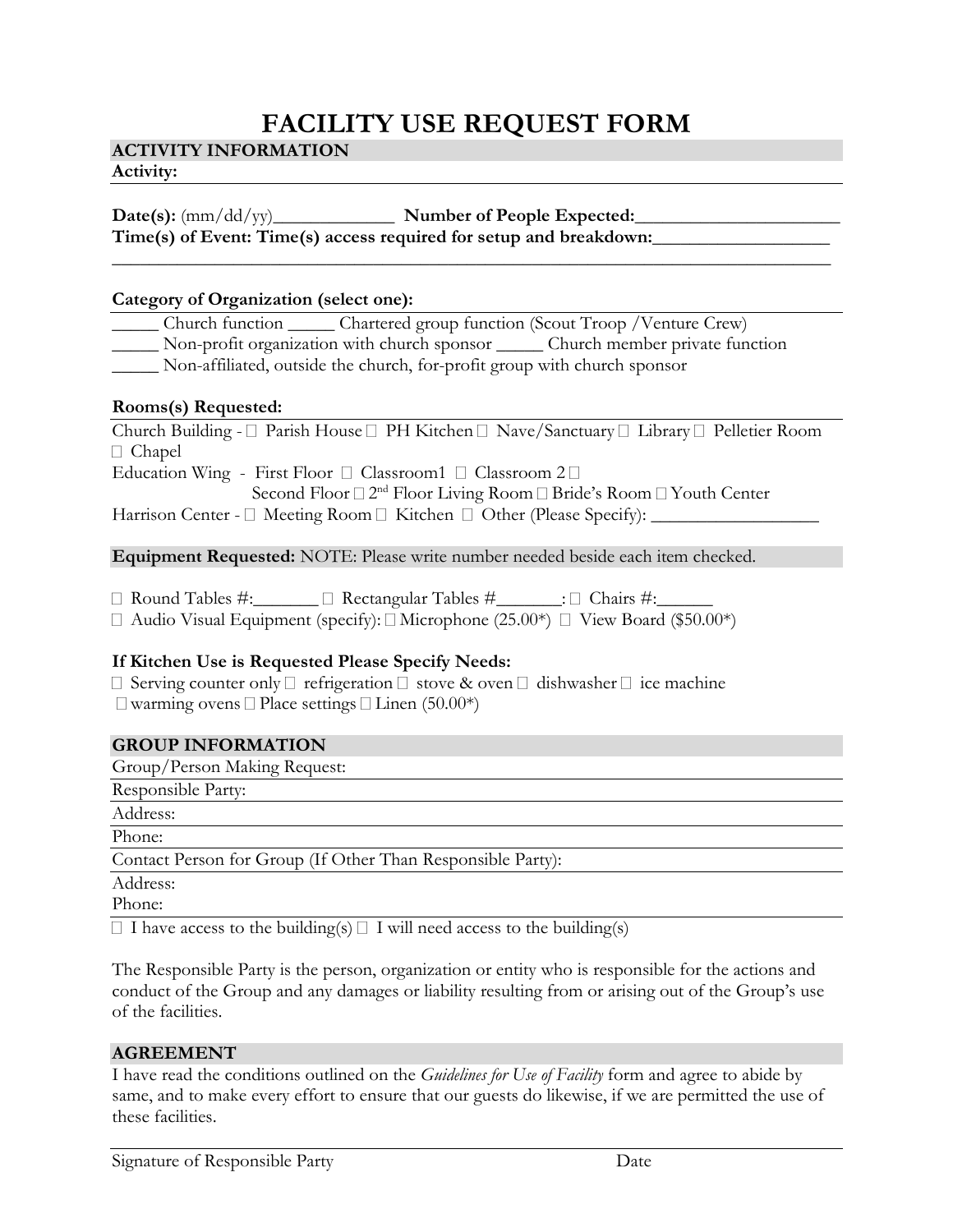# **USE OF FACILITIES, HOLD HARMLESS & INDEMNIFICATION AGREEMENT**

\_\_\_\_\_\_\_\_\_\_\_\_\_\_\_\_\_\_\_\_\_\_\_\_\_\_\_\_\_\_\_\_\_\_\_, hereinafter referred to as user Responsible Party, acknowledges receipt of and agrees to the attached Facility Use Policies & Guidelines. Responsible Party agrees to be responsible for the proper care of Christ Episcopal Church facilities, and agrees to pay any damages caused by, or as a result of its use of the facilities. Responsible Party further agrees that it will indemnify and exonerate and hold Christ Episcopal Church harmless from any and all liability, and from all claims for damage, loss, or injury, to members of the public, guests, invitees, officers, or employees, or the property of the user, or any other person, occasioned by, or resulting from the use of the facilities by the user. Responsible Party shall report any and all damage to the church office promptly.

| Home Phone #: Work Phone #: |  |
|-----------------------------|--|